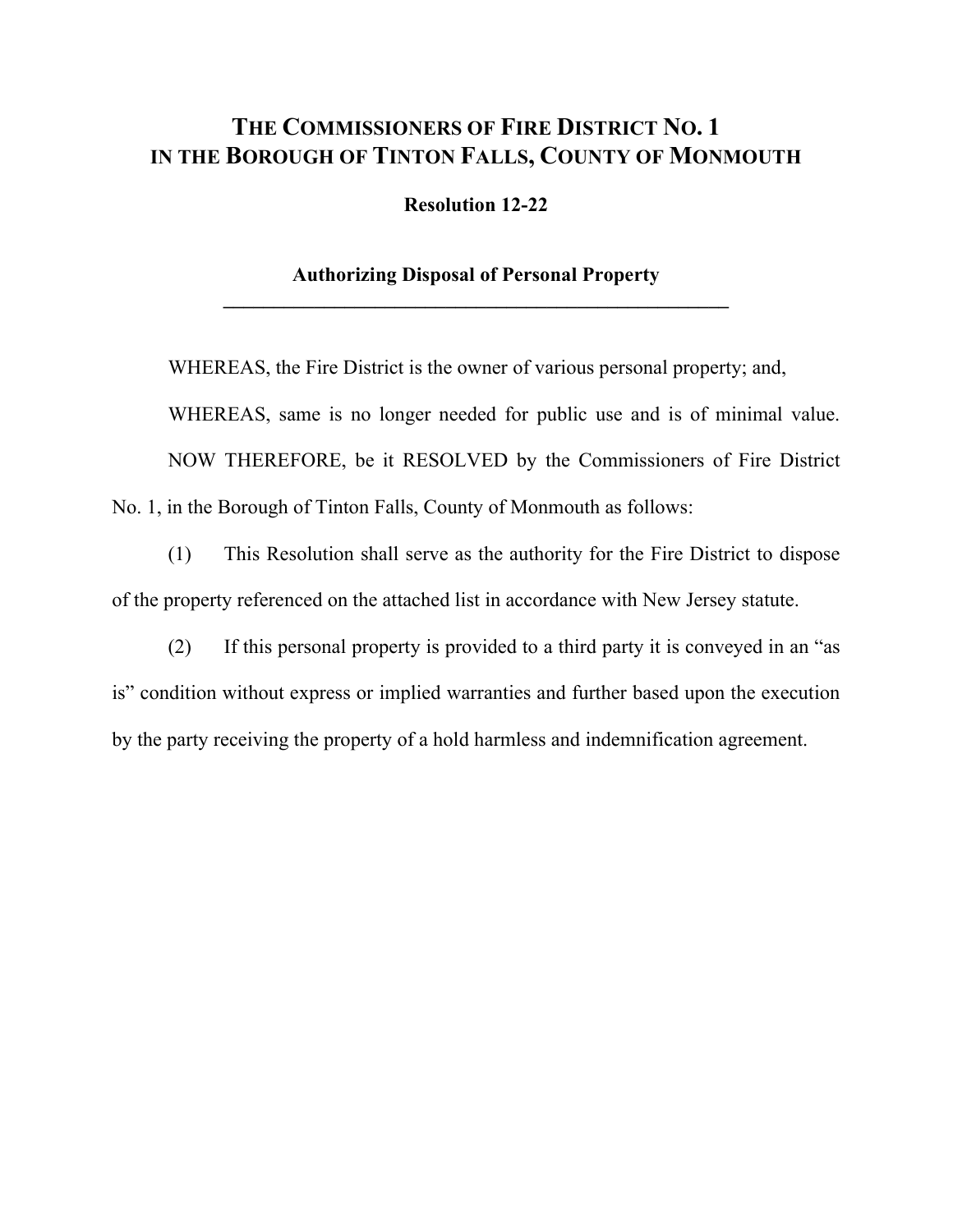## **Certification**

I, William Furman, Secretary, of the Commissioners of Fire District No. 1 in the Borough of Tinton Falls, County of Monmouth, hereby certify that the foregoing resolution was duly adopted by the Commissioners at a meeting held on April 21, 2022.

 $\mathcal{N}$ ill. E. Frances

William Furman, Secretary

The foregoing resolution was introduced by Commissioner Harris and it was seconded by Commissioner Furman.

| <b>Members</b>    | <b>CHERVINSKY</b> | <b>COSTA</b> | <b>FURMAN</b> | <b>HARRIS</b> | <b>MATTHEWS</b> |
|-------------------|-------------------|--------------|---------------|---------------|-----------------|
| Yes               | $\Lambda$         | X            | X             | X             |                 |
| No                |                   |              |               |               |                 |
| <b>Not Voting</b> |                   |              |               |               |                 |
| <b>Absent</b>     |                   |              |               |               |                 |

## **RECORD OF VOTE**